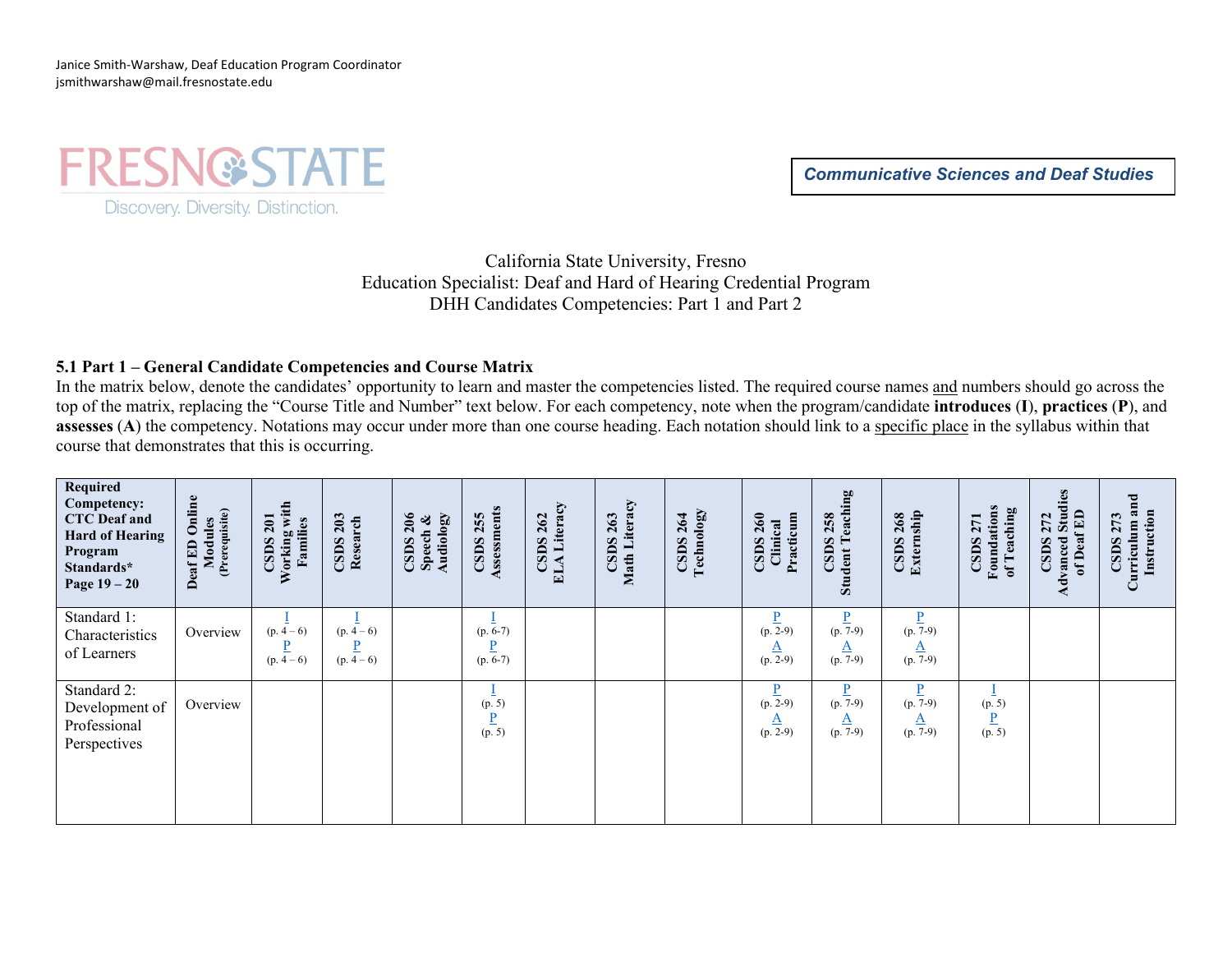| Required<br>Competency:<br><b>CTC</b> Deaf and<br><b>Hard of Hearing</b><br>Program<br>Standards*<br>Page $19-20$ | Deaf ED Online<br>(Prerequisite)<br>Modules | CSDS 201<br>Counseling<br>Parents                        | CSDS 203<br>Research                                     | Audiology<br>$\text{CSDS } 206$<br>Speech $\&$                               | Assessments<br><b>CSDS 255</b>                           | ELA Literacy<br><b>CSDS 262</b>    | Math Literacy<br>CSDS 263          | Technology<br>Across Content<br><b>CSDS 264</b><br>Areas   | Practicum<br>$\text{CSDS } 260$<br>Clinical | <b>CSDS 258</b><br>Student<br>Teaching                             | CSDS 268<br>Externship                     | Foundations<br>of Teaching<br><b>CSDS 271</b> | <b>Advanced Studies</b><br>of Deaf ED<br><b>CSDS 272</b> | Topics & Trends<br>in Curriculum<br>and Instruction<br><b>CSDS 273</b> |
|-------------------------------------------------------------------------------------------------------------------|---------------------------------------------|----------------------------------------------------------|----------------------------------------------------------|------------------------------------------------------------------------------|----------------------------------------------------------|------------------------------------|------------------------------------|------------------------------------------------------------|---------------------------------------------|--------------------------------------------------------------------|--------------------------------------------|-----------------------------------------------|----------------------------------------------------------|------------------------------------------------------------------------|
| Standard 3:<br>Candidate<br>Communication<br>Skills                                                               | Inter-<br>mediate                           |                                                          |                                                          | (p. 6)<br>$\overline{\mathbf{P}}$<br>(p.6)<br>$\frac{\underline{A}}{(p. 6)}$ |                                                          |                                    |                                    |                                                            | $\frac{P}{(p. 2-9)}$<br>$rac{A}{(p. 2-9)}$  | $\frac{P}{(p. 7-9)}$<br>$rac{A}{(p. 7-9)}$                         | $\frac{P}{(p. 7-9)}$<br>$rac{A}{(p. 7-9)}$ |                                               | (p. 5)<br>$\underline{P}$<br>(p. 5)                      |                                                                        |
| Standard 4:<br>Language and<br>Cognitive<br>Development<br>Strategies                                             | Inter-<br>mediate                           |                                                          | $(p. 4-6)$<br>$\frac{P}{(p. 4-6)}$                       |                                                                              |                                                          | $(p. 3-4)$<br>$\frac{P}{(p. 3-4)}$ | $(p. 3-4)$<br>$\frac{P}{(p. 3-4)}$ |                                                            | $\frac{P}{(p. 2-9)}$<br>$rac{A}{(p. 2-9)}$  |                                                                    |                                            | (p. 5)<br>$\frac{P}{(p.5)}$                   |                                                          | $(p. \frac{1}{4-5})$<br>$\frac{P}{(p. 4-5)}$<br>$rac{A}{(p. 4-5)}$     |
| Standard 5:<br>Specialized<br>Assessment                                                                          | Advanced                                    |                                                          |                                                          |                                                                              | I<br>(p. 7)<br>$\frac{P}{(p.7)}$                         |                                    |                                    |                                                            | $\frac{P}{(p. 2-9)}$<br>$rac{A}{(p. 2-9)}$  | $\frac{\underline{P}}{(\underline{p. 7-9})}$<br>$rac{A}{(p. 7-9)}$ | $\frac{P}{(p. 7-9)}$<br>$rac{A}{(p. 7-9)}$ |                                               | Ī<br>(p. 5)<br>$\frac{P}{(p.5)}$                         |                                                                        |
| Standard 6:<br>Instructional<br>Techniques                                                                        | Advanced                                    |                                                          |                                                          |                                                                              |                                                          | $(p. 3-4)$<br>$\frac{P}{(p. 3-4)}$ | $(p. 3-4)$<br>$\frac{P}{(p.3-4)}$  | $(p. 3-4)$<br>$\frac{P}{(p\ 3-4)}$<br>$\frac{A}{(p\ 3-4)}$ |                                             |                                                                    |                                            |                                               |                                                          |                                                                        |
| Standard 7:<br>Early<br>Childhood<br>Intervention<br>and Education                                                | Advanced                                    | $\frac{1}{(p. 4-6)}$<br>$\frac{\underline{P}}{(p. 4-6)}$ |                                                          |                                                                              | $(p. 4-6)$<br>$\overline{\mathbf{P}}$<br>$(p. 4-6)$      |                                    |                                    |                                                            | $\frac{P}{(p. 2-9)}$<br>$rac{A}{(p. 2-9)}$  | $\frac{P}{(p. 7-9)}$<br>$rac{A}{(p. 7-9)}$                         | $\frac{P}{(p. 7-9)}$<br>$rac{A}{(p. 7-9)}$ |                                               |                                                          |                                                                        |
| Standard 8:<br><b>Hearing Loss</b><br>and Additional<br>Disabilities                                              | Inter-<br>mediate                           | $\frac{1}{(p. 4-6)}$<br>$\frac{\underline{P}}{(p. 4-6)}$ | $\frac{1}{(p. 4-6)}$<br>$\frac{\underline{P}}{(p. 4-6)}$ | $\frac{1}{(p. 4-9)}$<br>$\frac{P}{(p. 4-9)}$                                 | $\frac{I}{(p. 7)}$<br>$\underline{\mathbf{P}}$<br>(p. 7) |                                    |                                    |                                                            | $\frac{P}{(p. 2-9)}$<br>$rac{A}{(p. 2-9)}$  | $\frac{P}{(p. 7-9)}$<br>$\overline{\mathbf{A}}$<br>$(p.7-9)$       | $\frac{P}{(p. 7-9)}$<br>$rac{A}{(p. 7-9)}$ | (p. 5)<br>$\underline{\mathbf{P}}$<br>(p. 5)  |                                                          |                                                                        |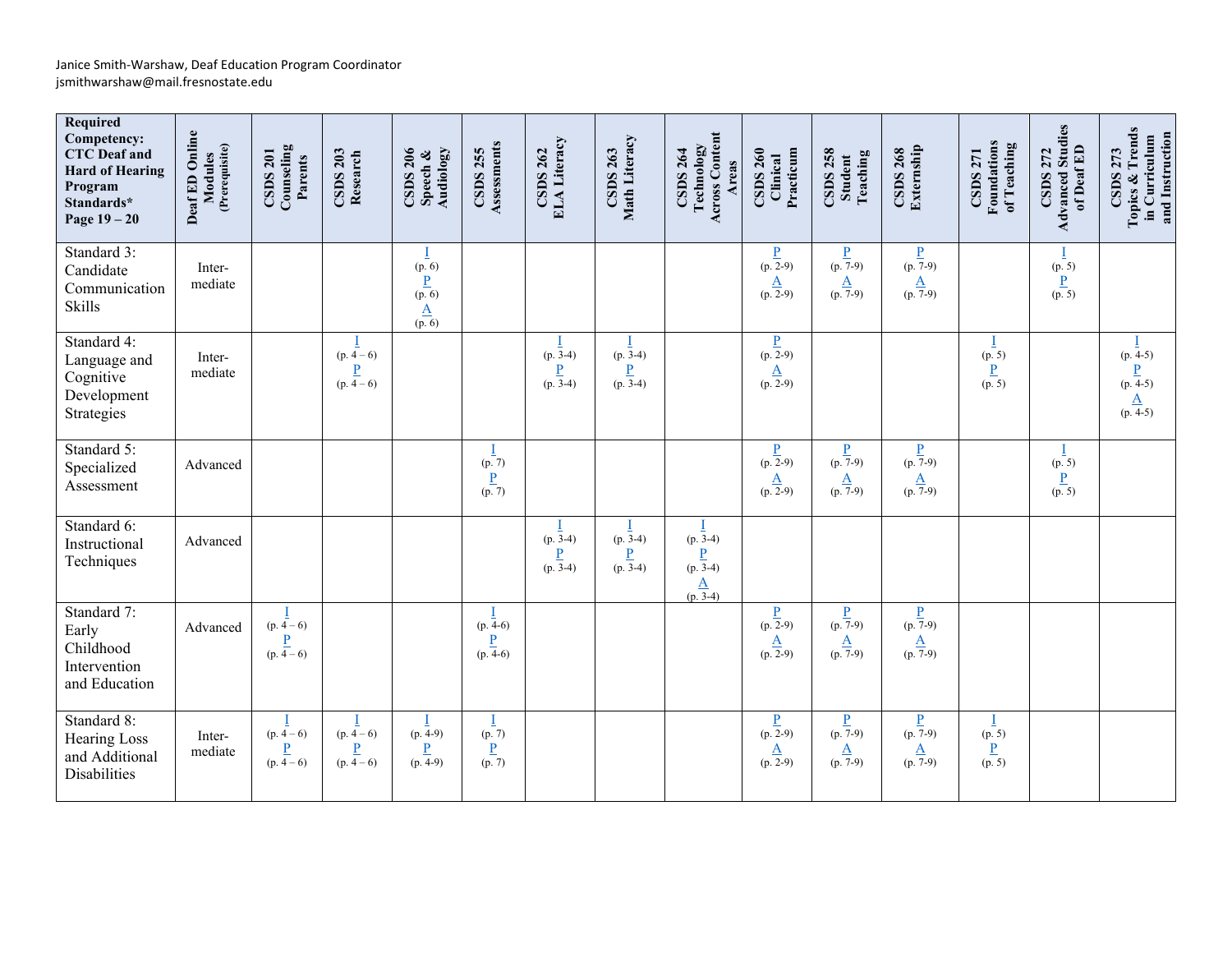| Required<br>Competency:<br><b>CTC</b> Deaf and<br><b>Hard of Hearing</b><br>Program<br>Standards*<br>Page $19-20$ | Online<br>(Prerequisite)<br>Modules<br>Deaf ED | Counseling<br>CSDS 201<br>Parents                   | 203<br>Research<br>CSDS                        | 206<br>Audiology<br>Speech &<br><b>CSDS</b> | Assessments<br><b>CSDS 255</b>               | <b>CSDS 262 ELA</b><br>Literacy    | Math<br>Literacy<br>263<br>CSDS              | <b>Across Content</b><br>Technology<br>$CSDS$ 264<br>Areas | Practicum<br>$\text{CSDS } 260$<br>Clinical  | <b>CSDS 258</b><br>Teaching<br><b>Student</b>          | Externship<br>CSDS268                        | <b>Foundations</b><br>of Teaching<br><b>CSDS 271</b> | <b>Studies</b><br>of Deaf ED<br>272<br>Advanced<br><b>CSDS</b> | rends<br>and Instruction<br>in Curriculum<br><b>CSDS 273</b><br>Topics & |
|-------------------------------------------------------------------------------------------------------------------|------------------------------------------------|-----------------------------------------------------|------------------------------------------------|---------------------------------------------|----------------------------------------------|------------------------------------|----------------------------------------------|------------------------------------------------------------|----------------------------------------------|--------------------------------------------------------|----------------------------------------------|------------------------------------------------------|----------------------------------------------------------------|--------------------------------------------------------------------------|
| Standard 9:<br>Managing<br>Student<br>Behavior and<br>Social<br>Interaction<br>Skills                             | Advanced                                       | $(p. 4-6)$<br>$\overline{P}$<br>$(p. 4-6)$          |                                                |                                             | (p. 14)<br>D<br>(p. 14)<br>$rac{A}{(p. 14)}$ |                                    |                                              |                                                            | $\frac{P}{(p. 2-9)}$<br>$\frac{A}{(p. 2-9)}$ | $\frac{P}{(p. 7-9)}$<br>$\Delta$<br>$(p. 7-9)$         | $\frac{P}{(p. 7-9)}$<br>$\frac{A}{(p. 7-9)}$ |                                                      | $(p. 4-6)$<br>D<br>$(p. 4-6)$                                  |                                                                          |
| Standard 10:<br>Transition and<br>Transitional<br>Planning                                                        | Overview                                       | $(p. 4-6)$<br>$(p. 4-6)$                            | $(p. \frac{1}{4} - 6)$<br>$\frac{P}{(p. 4-6)}$ |                                             |                                              | $(p. 3-4)$<br>$\frac{P}{(p. 3-4)}$ | $(p.\overline{3-4})$<br>$\frac{P}{(p. 3-4)}$ |                                                            |                                              | $(p. 7-9)$<br>$\frac{A}{(p. 7-9)}$                     | $\frac{P}{(p. 7-9)}$<br>$\frac{A}{(p. 7-9)}$ |                                                      |                                                                | (p. 6)<br>$\frac{P}{(p.6)}$                                              |
| Standard 11:<br>Collaborative<br>Partnerships                                                                     | Overview                                       | $(p. 4-6)$<br>$\overline{\mathbf{P}}$<br>$(p. 4-6)$ |                                                |                                             | (p. 7)<br>$\overline{b}$<br>(p. 7)           |                                    |                                              |                                                            | $\frac{P}{(p. 2-9)}$<br>$\frac{A}{(p. 2-9)}$ | $\underline{P}$<br>$(p.7-9)$<br>$\Delta$<br>$(p. 7-9)$ | $\frac{P}{(p. 7-9)}$<br>$\frac{A}{(p. 7-9)}$ | (p. 6)<br>$\overline{\mathbf{P}}$<br>(p. 6)          | (p. 6)<br>$\underline{\mathbf{P}}$<br>(p. 6)                   | (p. 6)<br>$\frac{P}{(p. 6)}$                                             |

\* Link to Commission Approved Education Specialist Standards:<http://www.ctc.ca.gov/educator-prep/standards/Special-Education-Standards-2014.pdf>

# **Deaf and Hard-of-Hearing (DHH)**

# **DHH Standard 1: Characteristics of Learners**

Candidates demonstrate knowledge of etiologies related to hearing loss, the research regarding access to language and theories of learner characteristics that impact the unique needs for education, language and cognitive development, as well as social growth of students, ages birth to 22, who are deaf or hard-ofhearing including students who are deaf-blind, and/or said learners with additional disabilities.

# **DHH Standard 2: Development of Professional Perspectives**

Candidates demonstrate an understanding of essential themes, concepts, and issues related to philosophical, historical, and legal foundations of the education of students who are deaf or hard-of- hearing, including those who are deaf-blind and/or those with additional disabilities. Candidates are able to apply their understanding of the models and theories of deaf education and demonstrate sensitivity to and respect for varied beliefs, languages, whether spoken or signed,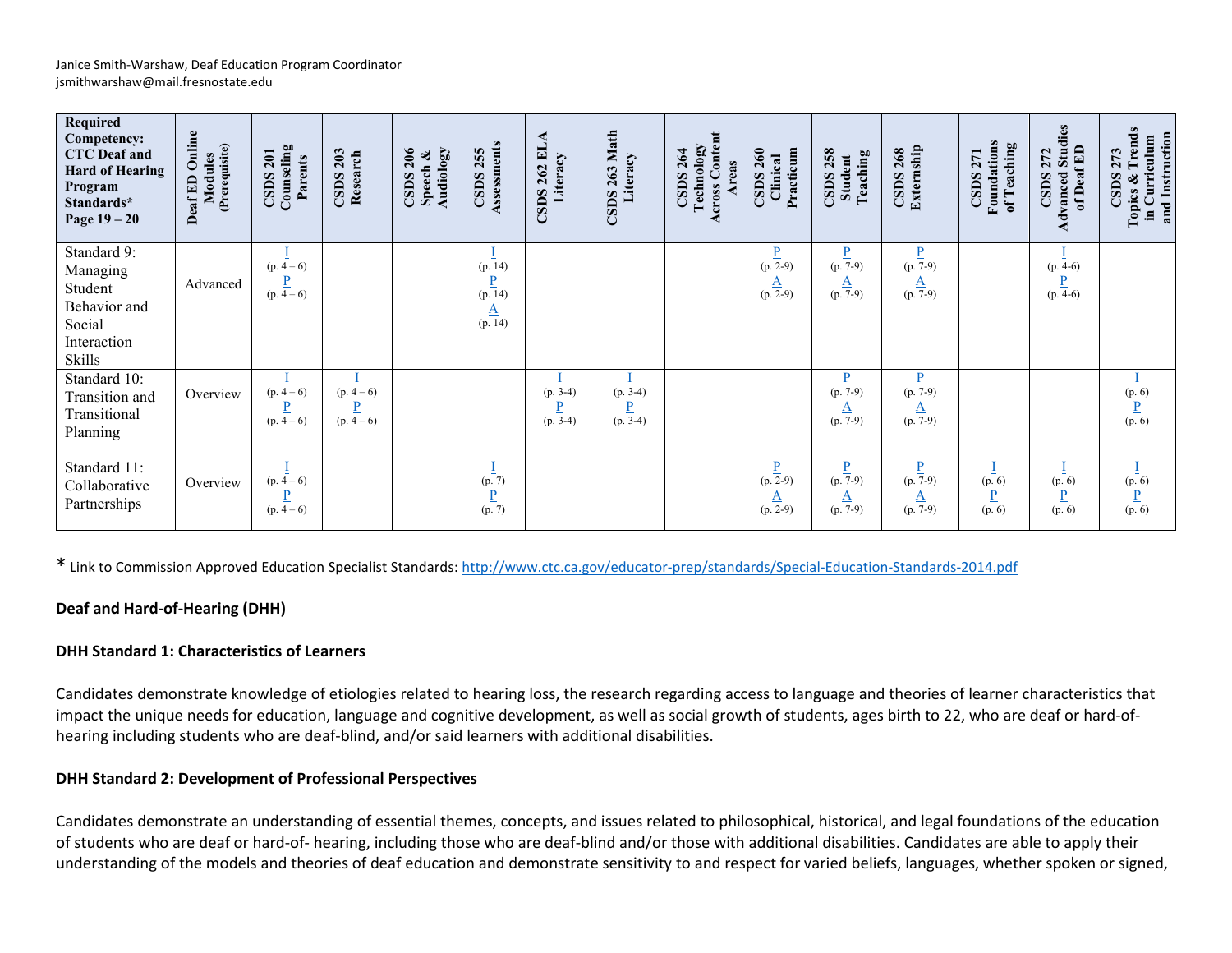Janice Smith-Warshaw, Deaf Education Program Coordinator jsmithwarshaw@mail.fresnostate.edu

modes of communication, parental choices, and cultural differences, including Deaf culture. Candidates demonstrate the ability to plan and implement instruction about the contributions of individuals and technological innovations that have benefited both deaf and hearing people.

# **DHH Standard 3: Candidate Communication Skills**

Each candidate demonstrates skills in a repertoire of communication strategies that facilitate communication exchanges in signed and spoken language usage, as appropriate. Each candidate demonstrates appropriate language proficiency to communicate directly and effectively with students who are deaf and hard-ofhearing, including those who are deaf-blind, and/or those with additional disabilities, to engage and sustain student interest in the learning process. Communication and language proficiency should be sufficient to ensure that a comprehensible flow of information; to develop higher- order cognitive and linguistic skills; and for the development of literacy skills.

#### **DHH Standard 4: Language and Cognitive Development Strategies**

Candidates demonstrate the knowledge of and ability to apply techniques to engage students in the learning process in order to develop language and cognitive skills, whether through visual (signed) and/or auditory (spoken) input, in students who are deaf or hard-of-hearing including those who are deaf-blind and/or those with additional disabilities.

#### **DHH Standard 5: Specialized Assessment**

In addition to the Special Education Program Standard: Assessment of Students with Disabilities, candidates demonstrate the ability to select, adapt, administer (where appropriate), interpret and explain assessments, and make recommendations regarding services and educational progress for students who are deaf or hard-of-hearing, including those who are deaf-blind and/or those with additional disabilities. Candidates understand the importance of appropriate, ongoing, and a variety of assessments using the language and the communication system of students who are deaf or hard-of-hearing.

#### **DHH Standard 6: Instructional Techniques**

In addition to the Special Education Program Standards: Curriculum and Instruction of Students with Disabilities, each candidate demonstrates an understanding of and ability to implement effective, individually designed instruction for students, ages birth to 22, who are deaf or hard-of-hearing including those who are deaf-blind and/or those with additional disabilities, in diverse learning environments, using instructional techniques that provide access to the state curriculum standards.

# **DHH Standard 7: Early Childhood Intervention and Education**

Each candidate demonstrates knowledge, skills, and attitudes necessary for collaborating effectively on a multi-disciplinary educational team to provide assessments, planning, and implementation strategies for an appropriate intervention and education program for children birth to age 5 who are deaf or hardof- hearing, including those who are deaf-blind and/or those with additional disabilities, and their families, with particular focus on the development of language, cognitive, and social skills.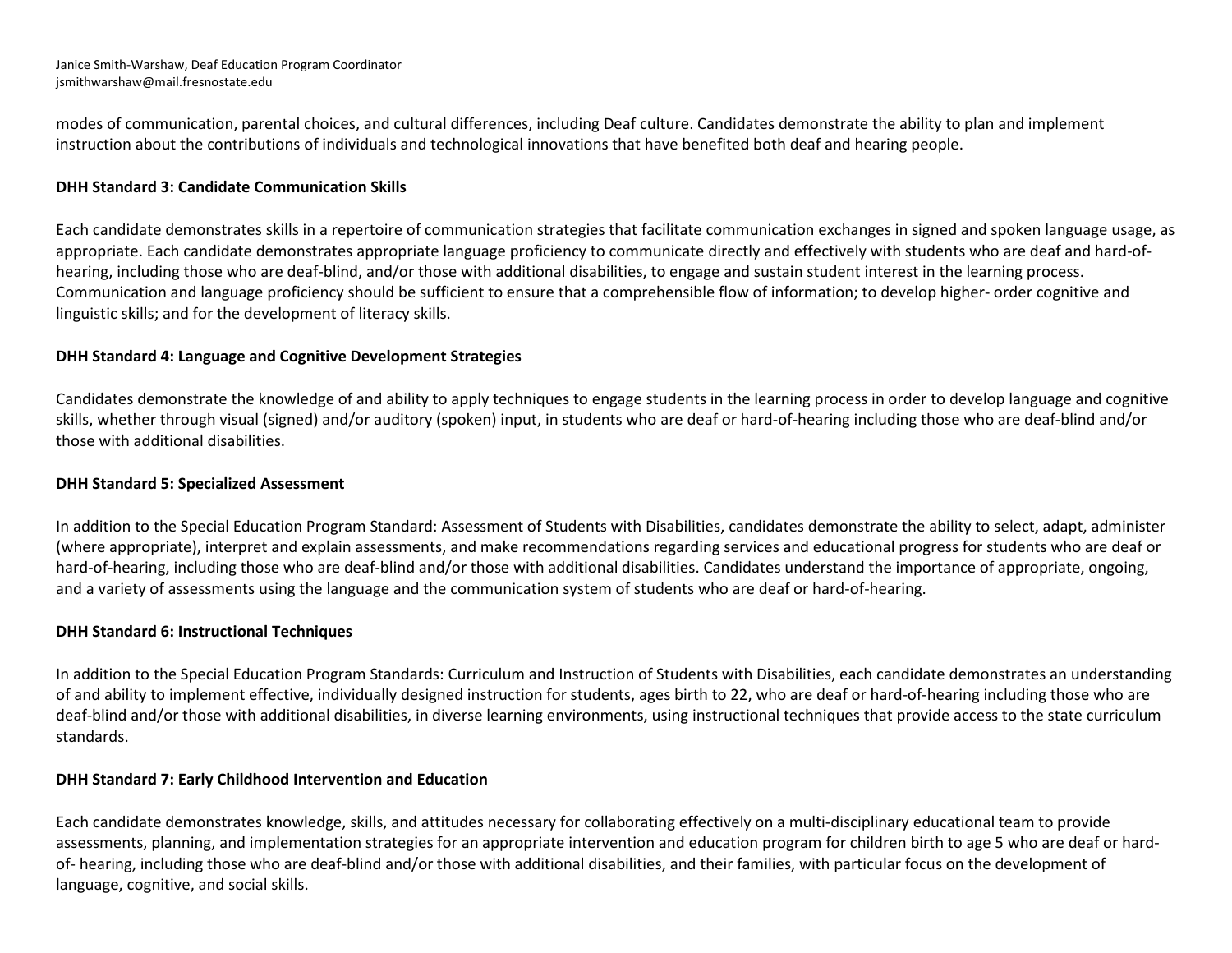Janice Smith-Warshaw, Deaf Education Program Coordinator jsmithwarshaw@mail.fresnostate.edu

# **DHH Standard 8: Hearing Loss and Additional Disabilities**

Each candidate will be able to identify the characteristics of students who are deaf and hard-of-hearing who also exhibit one or more of any of the disability categories identified in IDEA (e.g., specific learning disability, visual impairment, emotional disturbance, and autism spectrum disorder) that are associated with hearing loss and significant enough to require considerations of specialized adaptations and/or modifications in the learning process.

# **DHH Standard 9: Managing Student Behavior and Social Interaction Skills**

Each candidate demonstrates the ability to foster appropriate student behavior patterns, social interaction skills, and self-advocacy skills, as well as the ability to discriminate between behavior that is typical for various ages/stages and that behavior which might be attributable to limited language and ineffective communication skills.

# **DHH Standard 10**: **Transition and Transitional Planning**

Each candidate demonstrates knowledge and advocacy skills related to the various transitions experienced by students who are deaf or hard-of-hearing, including those who are deaf-blind and/or those with additional disabilities, as they move from infancy to adulthood.

#### **DHH Standard 11: Collaborative Partnerships**

Each candidate demonstrates the ability to work collaboratively with families, support providers (i.e. interpreters, audiologists, speech/language pathologists, paraprofessionals, and other members of the educational team), general education professionals, community agencies, and the d/Deaf community, recognizing and respecting their roles and responsibilities in meeting the needs of students who are deaf or hard-of-hearing, including those who are deaf-blind and/or those with additional disabilities.